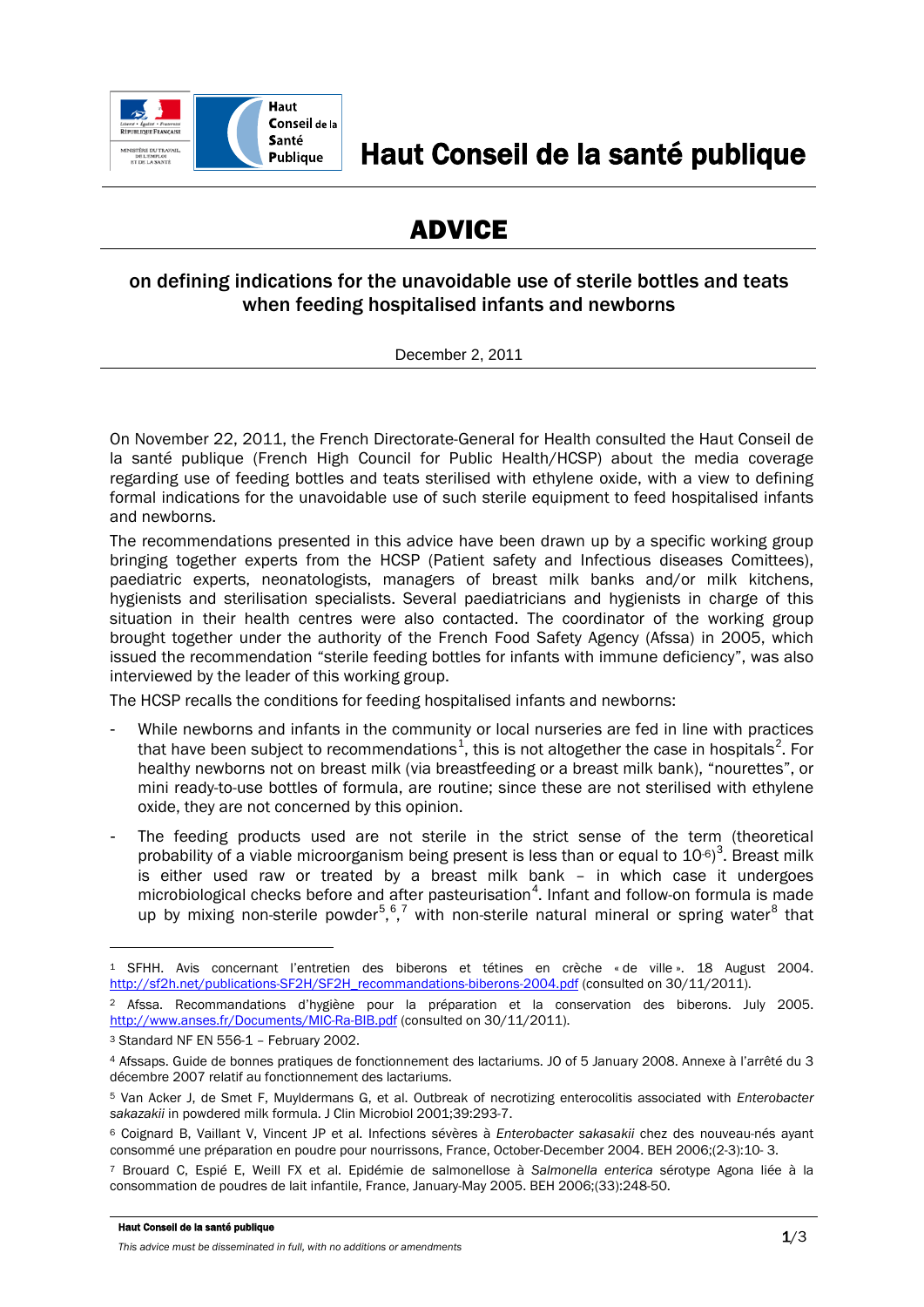nevertheless meets the quality criteria of Afssa's 2003 advice<sup>[9](#page-1-0)</sup>. These different types of formula also come in liquid form which is poured into feeding bottles for administration.

- Very premature babies as well as hospitalised infants at times are fed using specific systems: oro- or nasogastric tubes and disposable syringes for administering breast milk or formula for low birth weight babies, prepared and packaged before administration in disposable bottles. All of these disposable, sterile materials (tubes, syringes, etc.) used in breast milk banks, milk kitchens or other departments are sterilised with ethylene oxide. This treatment results in high microbiological safety for these products. Standards specify the conditions for carrying out and validating this technique as well as the permissible maximum residue levels of ethylene oxide after desorption<sup>[10](#page-1-1)</sup>. The ministerial instruction of November 25, 2011 asks that feeding bottles and teats treated with ethylene oxide be substituted pending the HCSP's opinion.
- The HCSP also recalls the fact that the status of bottles, teats and equipment for feeding infants and newborns meets a different classification from other medical devices<sup>[11](#page-1-2)</sup>. It is within this context that the regulations on food contact materials and articles as well as those on biocidal products apply.

The strategies for using disposable feeding bottles and teats that are safe in infectious terms can depend on the findings of risk assessments conducted by the French Agency for Food, Environmental and Occupational Health and Safety (Anses) on the ethylene oxide sterilisation process.

It is important to remember that disposable teats and bottles have now replaced multiple-use bottles with rubber teats that used to be sterilised in an autoclave, with a view to controlling contamination and transmission of microorganisms (this transmission source has also been documented)<sup>[12](#page-1-3)</sup>,<sup>[13](#page-1-4)</sup>. A return to such practices is out of the question.

Lastly, the HCSP is well aware that health centres are facing an uncertain future: if they cannot use the feeding bottles they currently have in stock – sterilised with ethylene oxide – a risk of feeding bottle shortages is highly likely in the short-term given the scarcity of alternative solutions proposed by manufacturers. A hurried, poorly controlled return to solutions involving reuse of feeding bottles and teats – for multiple uses – after disinfection or autoclave sterilisation, is likely to run the risk of process and/or handling errors that may well lead to the transmission of pathogenic microorganisms. This risk is much higher during autumn and winter epidemics.

In this context, the HCSP has not identified a single clinical situation for which use of a sterile feeding bottle and teat is unavoidable, with the exact definition of sterility being: theoretical probability of a viable microorganism being present is less than or equal to 10<sup>-6</sup>. This recommendation applies to all hospitalised infants – very premature newborns and infants with immune deficiency alike – including those suffering from severe combined immunodeficiency who are monitored in sterile incubators.

## However, the HCSP recommends:

<span id="page-1-1"></span><sup>10</sup> Norme NF EN ISO 10993-7.

<u>.</u>

<sup>11</sup> Articles L. 5231-2 et R. 5231-1 du code de la santé publique.

<span id="page-1-3"></span><span id="page-1-2"></span><sup>12</sup> Carlos Sánchez-Carrillo, Belén Padilla, Mercedes Marín et al. Contaminated feeding bottles: The source of an outbreak of Pseudomonas aeruginosa infections in a neonatal intensive care unit. Am J Infect Control 2009, 37:150-4.

<sup>8</sup> Pour les nourrissons hospitalisés, l'Afssa recommandait en 2005 {référence 2] de ne pas utiliser d'eau du réseau de distribution, mais de privilégier l'eau embouteillée voire de l'eau bactériologiquement maîtrisée.

<span id="page-1-0"></span><sup>9</sup> Afssa. Avis relatif à la fixation de critères de qualité des eaux minérales naturelles et des eaux de source embouteillées permettant une consommation sans risque sanitaire pour les nourrissons et les enfants en bas âge. 2 décembre 2003.

<span id="page-1-4"></span><sup>13</sup> Renfrew M J, McLoughlin M, McFadden A. Cleaning and sterilisation of infant feeding equipment: a systematic review . Public Health Nutrition 2008,11:1188–99.